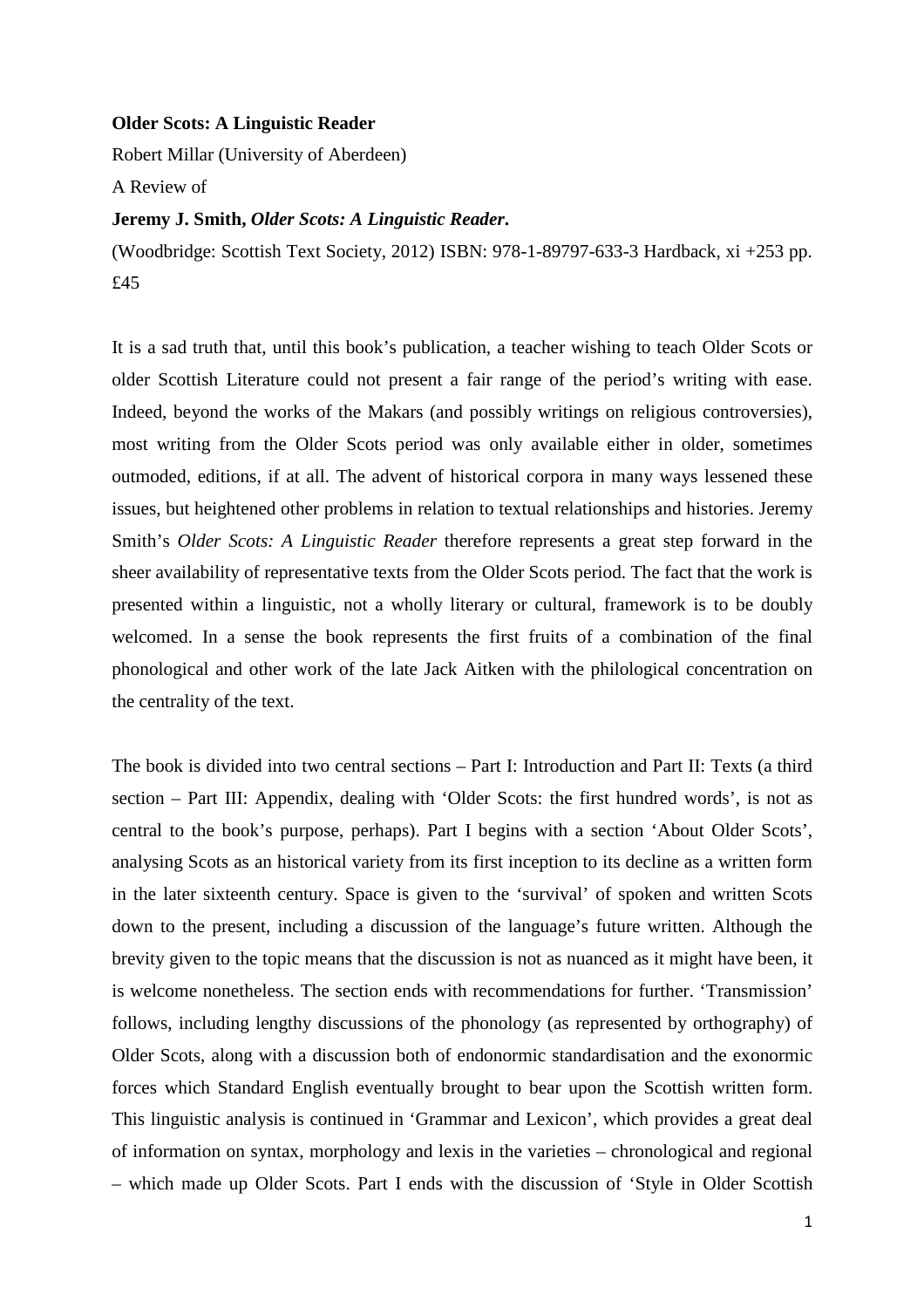Texts', one of the central points of discussion in the critical literature on both literary and linguistic analyses of the corpus. In a relatively short discussion it is not, of course, possible to present *all* elements of the debate surrounding this topic. Users of the book are pointed towards just such debates should they wish to read further.

 Part II consists of the texts and the apparatus behind them, beginning with a discussion of the editorial principles underlying them. Essentially this amounts to as diplomatic as possible a representation of the text, not merely in relationship to spelling and capitalisation, but also punctuation, a fairly gentle introduction to the reading of manuscripts and printed texts from this period. Less overtly described, and even more of a good thing in my view, is Smith's desire to introduce students as much as possible to the full range of Scots writing from the time. Central figures are not, of course, ignored; but their contributions are often from less well-known works. The amount of material derived from their work is around the same as that derived from other sources. This must represent something like the experience which literate Scots speakers had at the time. Each text is discussed in linguistic and philological terms. Wherever possible, alternative versions of the same texts are provided, some manuscript, some print. What is exhilarating is the discussion of manuscript or print versions which were produced in the eighteenth century, representing evidence of the connection between the 'golden age' of Scots and figures like Ferguson and Ramsay. Smith also provides texts from the mid seventeenth century where what Scots features they have are few and far between, but still occasionally present.

 The section is divided into six parts, based upon a (fairly basic) genre analysis: Documents; Letters; On Language and Literature; Poetry; Prose; Bible Translation. The last is particularly eye-opening, since it permits a glimpse into less well-known. Excerpts come from many different sources, running the gamut from religious controversy to rather dry (and fascinating) legal documents. It is particularly illuminating to observe well-known writers – Douglas being a good example – writing about matters associated with their 'day jobs'.

As must be apparent from this review, I consider this book a major breakthrough in how Older Scots is studied in linguistic *and* literary terms. Inevitably, however, some minor issues might be brought up. The most striking of these is the treatment of the Middle Scots rounded front vowel pronunciations (p.21). When discussing vowel pronunciations, Smith relates /y/ to French *tu*, an exact correlation. With /ø/, however, the word *work* is given as equivalent, with the explanation 'as pronounced by a Southern British English speaker who is 'nonrhotic' (i.e. does not pronounce /r/ in **clerk**, **bar**, **farm**, etc.)'. This is a puzzling equation,